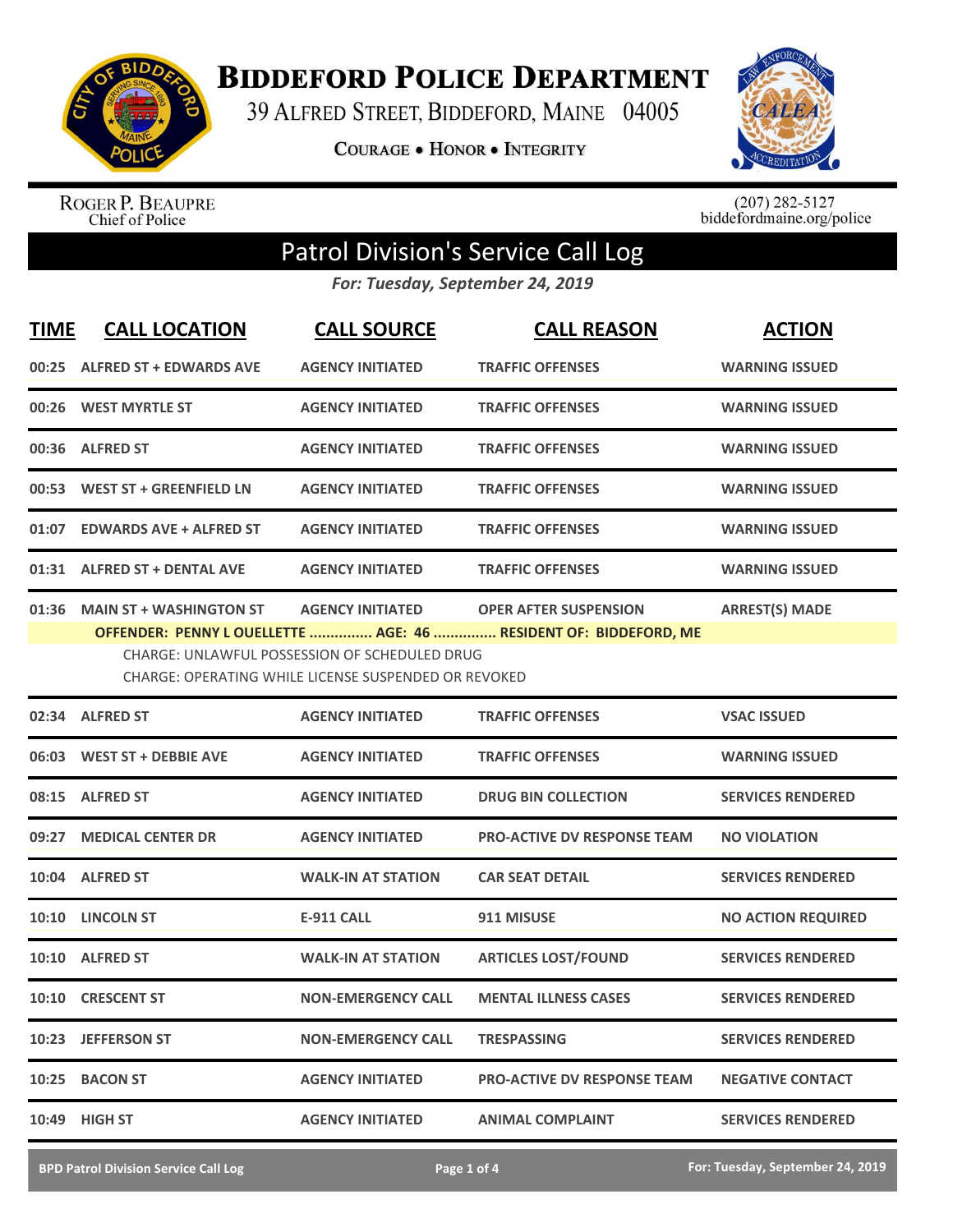| <b>TIME</b> | <b>CALL LOCATION</b>         | <b>CALL SOURCE</b>        | <b>CALL REASON</b>                  | <b>ACTION</b>                |
|-------------|------------------------------|---------------------------|-------------------------------------|------------------------------|
|             | 10:57 ALFRED ST + ANDREWS RD | <b>AGENCY INITIATED</b>   | <b>TRAFFIC OFFENSES</b>             | <b>WARNING ISSUED</b>        |
|             | <b>11:03 PIKE ST</b>         | <b>AGENCY INITIATED</b>   | <b>ANIMAL COMPLAINT</b>             | <b>SERVICES RENDERED</b>     |
|             | 11:03 ELM ST                 | <b>NON-EMERGENCY CALL</b> | <b>SUSPICION</b>                    | <b>SERVICES RENDERED</b>     |
|             | 11:11 MARINER WAY            | <b>E-911 CALL</b>         | 911 MISUSE                          | <b>SERVICES RENDERED</b>     |
|             | 11:13 CLIFFORD ST            | <b>NON-EMERGENCY CALL</b> | <b>THEFT</b>                        | <b>REPORT TAKEN</b>          |
|             | 11:13 MISTY MEADOWS DR       | <b>E-911 CALL</b>         | 911 MISUSE                          | <b>WARNING ISSUED</b>        |
|             | 11:16 ROBIN CIR              | <b>NON-EMERGENCY CALL</b> | <b>SUSPICION</b>                    | <b>SERVICES RENDERED</b>     |
|             | 11:22 HILL ST                | <b>E-911 CALL</b>         | 911 MISUSE                          | <b>SERVICES RENDERED</b>     |
|             | 11:25 ALFRED ST              | <b>NON-EMERGENCY CALL</b> | <b>DEBRIS IN ROADWAY</b>            | <b>GONE ON ARRIVAL</b>       |
|             | 11:28 GRANITE ST             | <b>WALK-IN AT STATION</b> | <b>DOMESTIC COMPLAINTS</b>          | <b>REPORT TAKEN</b>          |
|             | 11:48 FREE ST                | <b>WALK-IN AT STATION</b> | <b>HARASSMENT</b>                   | <b>SERVICES RENDERED</b>     |
|             | <b>11:56 MAIN ST</b>         | <b>RADIO</b>              | <b>PROTECTION FROM ABUSE SERVIC</b> | <b>PAPERWORK SERVED</b>      |
|             | 11:56 MARINER WAY            | <b>NON-EMERGENCY CALL</b> | <b>DOMESTIC COMPLAINTS</b>          | <b>REPORT TAKEN</b>          |
|             | 12:14 PARKVIEW CT            | <b>NON-EMERGENCY CALL</b> | <b>PARKING COMPLAINT</b>            | <b>PARKING TICKET ISSUED</b> |
| 12:26       | <b>MAPLEWOOD AVE</b>         | <b>AGENCY INITIATED</b>   | <b>HARASSMENT</b>                   | <b>REPORT TAKEN</b>          |
|             | 12:39 MARINER WAY            | <b>AGENCY INITIATED</b>   | <b>ARTICLES LOST/FOUND</b>          | <b>SERVICES RENDERED</b>     |
|             | 13:08 HIGH ST                | <b>AGENCY INITIATED</b>   | <b>ANIMAL COMPLAINT</b>             | <b>SERVICES RENDERED</b>     |
|             | 13:30 LEVI LN                | <b>AGENCY INITIATED</b>   | <b>ANIMAL COMPLAINT</b>             | <b>SERVICES RENDERED</b>     |
|             | 13:34 CLEAVES ST             | <b>NON-EMERGENCY CALL</b> | <b>MESSAGE DELIVERY</b>             | <b>NEGATIVE CONTACT</b>      |
|             | 13:45 KENZIE WAY             | E-911 CALL                | 911 MISUSE                          | <b>NO ACTION REQUIRED</b>    |
|             | 13:55 ELM ST                 | <b>NON-EMERGENCY CALL</b> | <b>THEFT</b>                        | <b>CIVIL COMPLAINT</b>       |
|             | 14:12 MARINER WAY            | <b>NON-EMERGENCY CALL</b> | <b>SUSPICION</b>                    | <b>TRANSPORT TO HOSPITAL</b> |
|             | 14:22 ELM ST                 | E-911 CALL                | 911 MISUSE                          | <b>SERVICES RENDERED</b>     |
|             | 14:41 LINCOLN ST             | <b>E-911 CALL</b>         | 911 MISUSE                          | <b>NEGATIVE CONTACT</b>      |
|             | <b>14:49 GREEN ST</b>        | <b>AGENCY INITIATED</b>   | <b>ANIMAL COMPLAINT</b>             | <b>NEGATIVE CONTACT</b>      |
|             | 15:34 ALFRED ST              | <b>AGENCY INITIATED</b>   | <b>TRAFFIC OFFENSES</b>             | <b>WARNING ISSUED</b>        |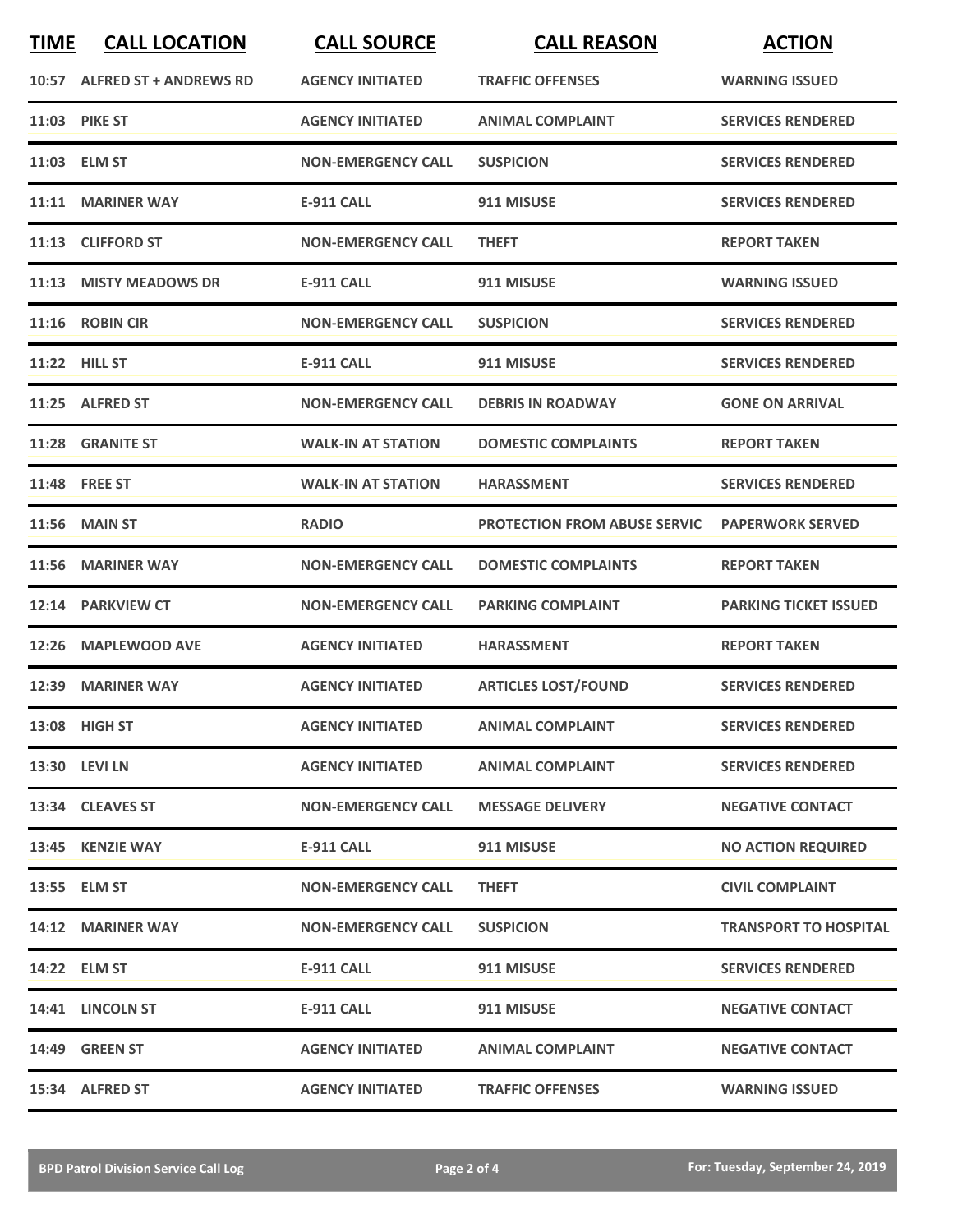| <b>TIME</b> | <b>CALL LOCATION</b>           | <b>CALL SOURCE</b>                                       | <b>CALL REASON</b>                                                  | <b>ACTION</b>                |
|-------------|--------------------------------|----------------------------------------------------------|---------------------------------------------------------------------|------------------------------|
|             | 15:48 JUNIPER LN               | <b>NON-EMERGENCY CALL</b>                                | <b>SUSPICION</b>                                                    | <b>SERVICES RENDERED</b>     |
|             | <b>15:53 WASHINGTON ST</b>     | <b>NON-EMERGENCY CALL</b>                                | <b>DISTURBANCE / NOISE</b>                                          | <b>SERVICES RENDERED</b>     |
|             | 15:54 BRIARWOOD DR + STATE ST  | <b>NON-EMERGENCY CALL</b>                                | <b>ARTICLES LOST/FOUND</b>                                          | <b>NEGATIVE CONTACT</b>      |
|             | 16:18 ELM ST                   | <b>AGENCY INITIATED</b>                                  | <b>TRAFFIC OFFENSES</b>                                             | <b>WARNING ISSUED</b>        |
|             | 16:26 WINDSOR LN               | <b>WALK-IN AT STATION</b>                                | <b>THEFT</b>                                                        | <b>REPORT TAKEN</b>          |
|             | 16:30 ELM ST                   | <b>WALK-IN AT STATION</b>                                | <b>THEFT</b>                                                        | <b>REPORT TAKEN</b>          |
|             |                                | CHARGE: THEFT OF LOST, MISLAID, OR MISDELIVERED PROPERTY | OFFENDER: PAUL STEWART  AGE: 31  RESIDENT OF: BIDDEFORD, ME         |                              |
|             | 16:33 ALFRED ST                | <b>AGENCY INITIATED</b>                                  | <b>TRAFFIC OFFENSES</b>                                             | <b>CITATION ISSUED</b>       |
|             |                                | CHARGE: OPERATING WITH SUSPENDED REGISTRATION            | OFFENDER: SAMANTHA ASHLEY COOK  AGE: 29  RESIDENT OF: BIDDEFORD, ME |                              |
|             | 16:39 ALFRED ST                | <b>WALK-IN AT STATION</b>                                | <b>ARTICLES LOST/FOUND</b>                                          | <b>SERVICES RENDERED</b>     |
|             | 16:40 ELM ST + ORCHARD ST      | <b>AGENCY INITIATED</b>                                  | <b>DISABLED VEHICLE</b>                                             | <b>SERVICES RENDERED</b>     |
|             | 16:44 CUTTS ST + BRADBURY ST   | <b>AGENCY INITIATED</b>                                  | <b>PARKING COMPLAINT</b>                                            | <b>SERVICES RENDERED</b>     |
| 18:21       | <b>MAIN ST + YORK ST</b>       | <b>AGENCY INITIATED</b>                                  | <b>DISTURBANCE / NOISE</b>                                          | <b>UNFOUNDED</b>             |
|             | 18:21 ELM ST                   | <b>NON-EMERGENCY CALL</b>                                | <b>CIVIL COMPLAINT</b>                                              | <b>SERVICES RENDERED</b>     |
|             | 18:27 FRANKLIN ST              | <b>AGENCY INITIATED</b>                                  | <b>PARKING COMPLAINT</b>                                            | <b>SERVICES RENDERED</b>     |
|             | 18:52 SUMMER ST                | <b>NON-EMERGENCY CALL</b>                                | <b>VIOL PROTECTION FROM HARASS</b>                                  | <b>NO VIOLATION</b>          |
|             | 18:54 PRECOURT ST + BAKERS WAY | <b>AGENCY INITIATED</b>                                  | <b>TRAFFIC OFFENSES</b>                                             | <b>WARNING ISSUED</b>        |
|             | 19:16 COLUMBUS WAY             | <b>NON-EMERGENCY CALL</b>                                | <b>SUSPICION</b>                                                    | <b>SERVICES RENDERED</b>     |
|             | <b>19:37 PAQUATANEE PL</b>     | <b>NON-EMERGENCY CALL</b>                                | <b>ANIMAL COMPLAINT</b>                                             | <b>NEGATIVE CONTACT</b>      |
|             | 19:53 ELM ST                   | <b>AGENCY INITIATED</b>                                  | <b>TRAFFIC OFFENSES</b>                                             | <b>WARNING ISSUED</b>        |
|             | 19:59 ALFRED ST                | <b>AGENCY INITIATED</b>                                  | <b>TRAFFIC OFFENSES</b>                                             | <b>WARNING ISSUED</b>        |
|             | 20:00 MAIN ST                  | <b>AGENCY INITIATED</b>                                  | <b>UNLOCKED DOORS - WINDOWS</b>                                     | <b>BUILDING CHECK/SECURE</b> |
|             | 20:04 HILL ST + POOL ST        | <b>AGENCY INITIATED</b>                                  | <b>TRAFFIC OFFENSES</b>                                             | <b>VSAC ISSUED</b>           |
| 21:06       | <b>BIRCH ST</b>                | <b>NON-EMERGENCY CALL</b>                                | <b>CHECK WELFARE</b>                                                | <b>SERVICES RENDERED</b>     |
|             | 21:22 ALFRED ST                | <b>WALK-IN AT STATION</b>                                | <b>DRUNKENNESS</b>                                                  | <b>SERVICES RENDERED</b>     |
|             | 21:35 BOULDER WAY              | <b>NON-EMERGENCY CALL</b>                                | <b>SUSPICION</b>                                                    | <b>SERVICES RENDERED</b>     |